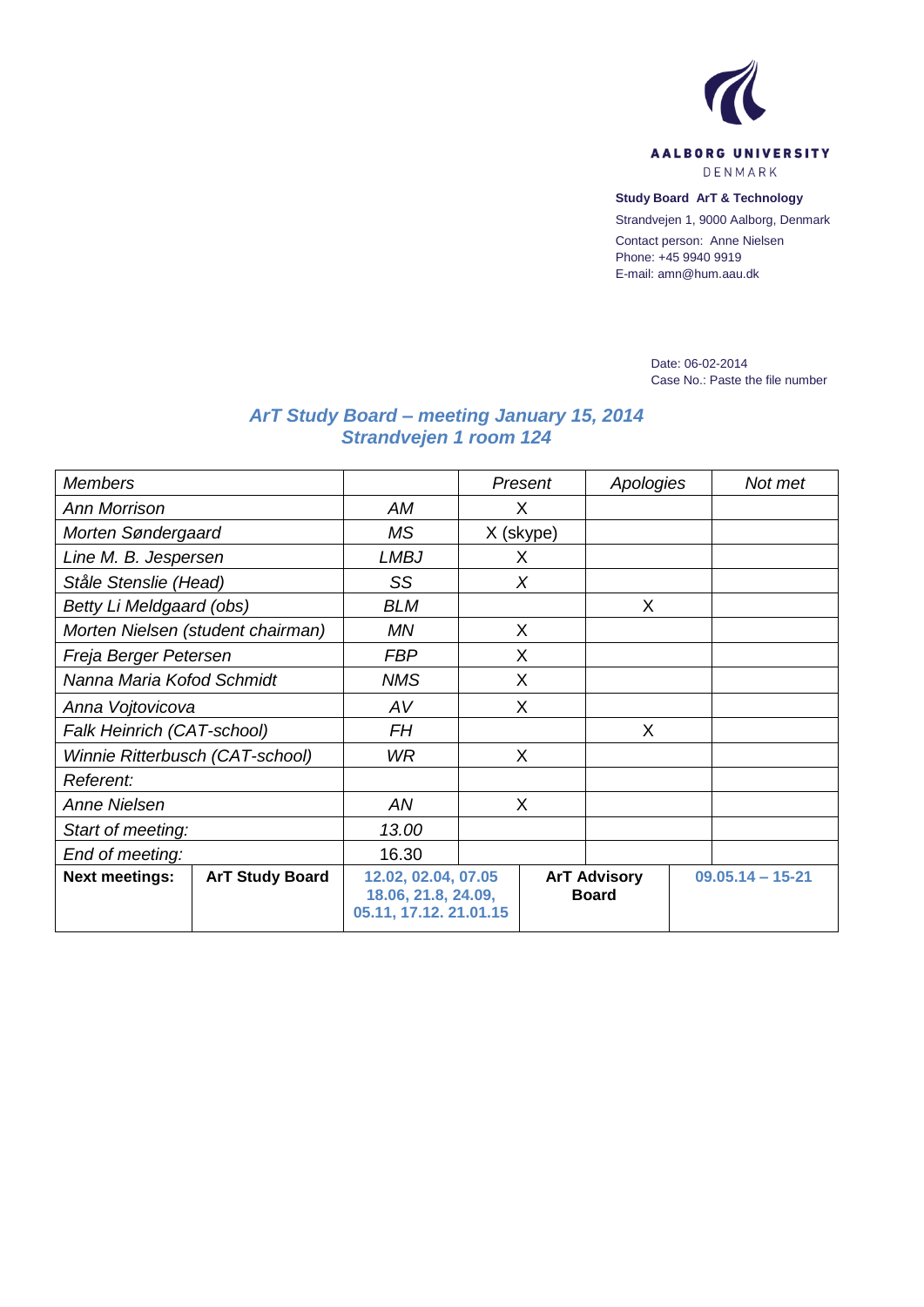

| $\mathbf 1$ . | <b>Approval of Agenda</b>                                                                                                                                                          |
|---------------|------------------------------------------------------------------------------------------------------------------------------------------------------------------------------------|
|               | New student representative form 01.01.201. Karsten Nøhr Toft was elected. But as he has left the<br>study 01.01.2014 it will be Carina Spure Nielsen.                              |
|               | BLM is leaving the board. ArT will suggest a new member of the board. AN ask for formalities at the<br>FAK.                                                                        |
|               | 6.a. Study Trip - Spring 2014 at ArT4.                                                                                                                                             |
|               | 6.b. Collaboration with External Partners.                                                                                                                                         |
| 2.            | Approval of Minutes - meeting December 18, 2013.                                                                                                                                   |
|               | The Minutes were approved.                                                                                                                                                         |
| 3.            | <b>Announcements:</b>                                                                                                                                                              |
|               | News from Head of Study Board (SS)                                                                                                                                                 |
|               | Exam description.<br>$\bullet$                                                                                                                                                     |
|               | Was approved at the last meeting - and will be valid from semester Fall 2014.                                                                                                      |
|               | Will be a part of the Study regulations version 2014.                                                                                                                              |
|               | (In general it has to be a common decision for all CAT-school and has to be discussed here before<br>deciding).                                                                    |
|               | Cannot be changed for this exam but will be stated more precise in the next.                                                                                                       |
|               | SS will send out a short comment to students and supervisors.                                                                                                                      |
|               | Kvote 2 optag                                                                                                                                                                      |
|               | ArT have to do some PR to attract more students. It was decided to make better visual marketing - has<br>to be ready before "Kvote 2 optag". And for the Open House March 5, 2014. |
|               | Deadline Feb. 12. SS, NMKS and Zane will look at the brochure. CAT-school has to approve before<br>printing.                                                                       |
|               | Video competition                                                                                                                                                                  |
|               | Best art video – price ticket to the study trip at ArT4. NMKS will make a review at ArT facebook.                                                                                  |
|               | Guest lecturer.                                                                                                                                                                    |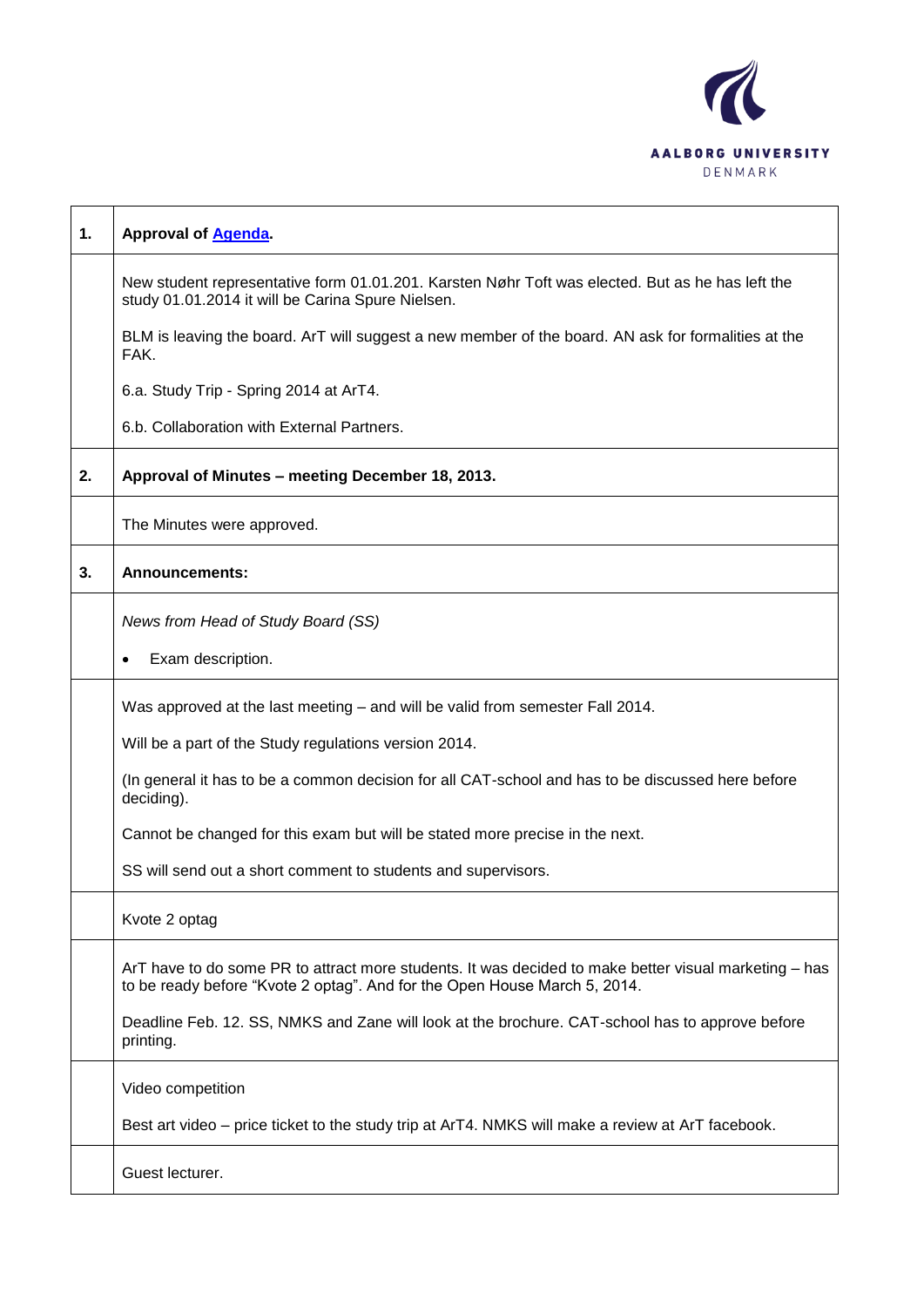

Work shop at Royal Academy in CPH. – Shustermann Guest lecture with Jeppe Hein in March 2014. Funding student's participation in conferences etc. ArT board has no funding for this, but SS will try to find a future solution. *Relate News (SS)* No news *News from CAT-School (WR)* Semester evaluation Fall 2013. Questions has been sent to all semesters – unfortunately, it was sent late, which means that deadline for answering for ArT1 will be after exam. ArT3 and ArT5 will be before exam. It was decided that the board will reflect over the result when we have received the answers, and discuss how to act according to the deadline after exam. *News from Students Representative* Upcoming weekend there will be a workshop for students to plan future activities/projects outside the AAU cross the semesters. SS urged the students to be organized and do it as an Obel project to document results and workshops. Next book could be about student projects. *News from Study Counselors (MN/NMKS)* Student's counselor's education – NMKS can go to the course. **4. Strategy and action plan** Kompetence profile – from the Art Advisory Board (Draft from FH and e-mail comments from Johanne P. Bugge/WBR/FH) It was decided that MS and MN will work out the comments from the advisory board and make a statement to SS, FH and WBR about the strategy and action plan. Final proposal for the ArT board to be approved at the next meeting in February.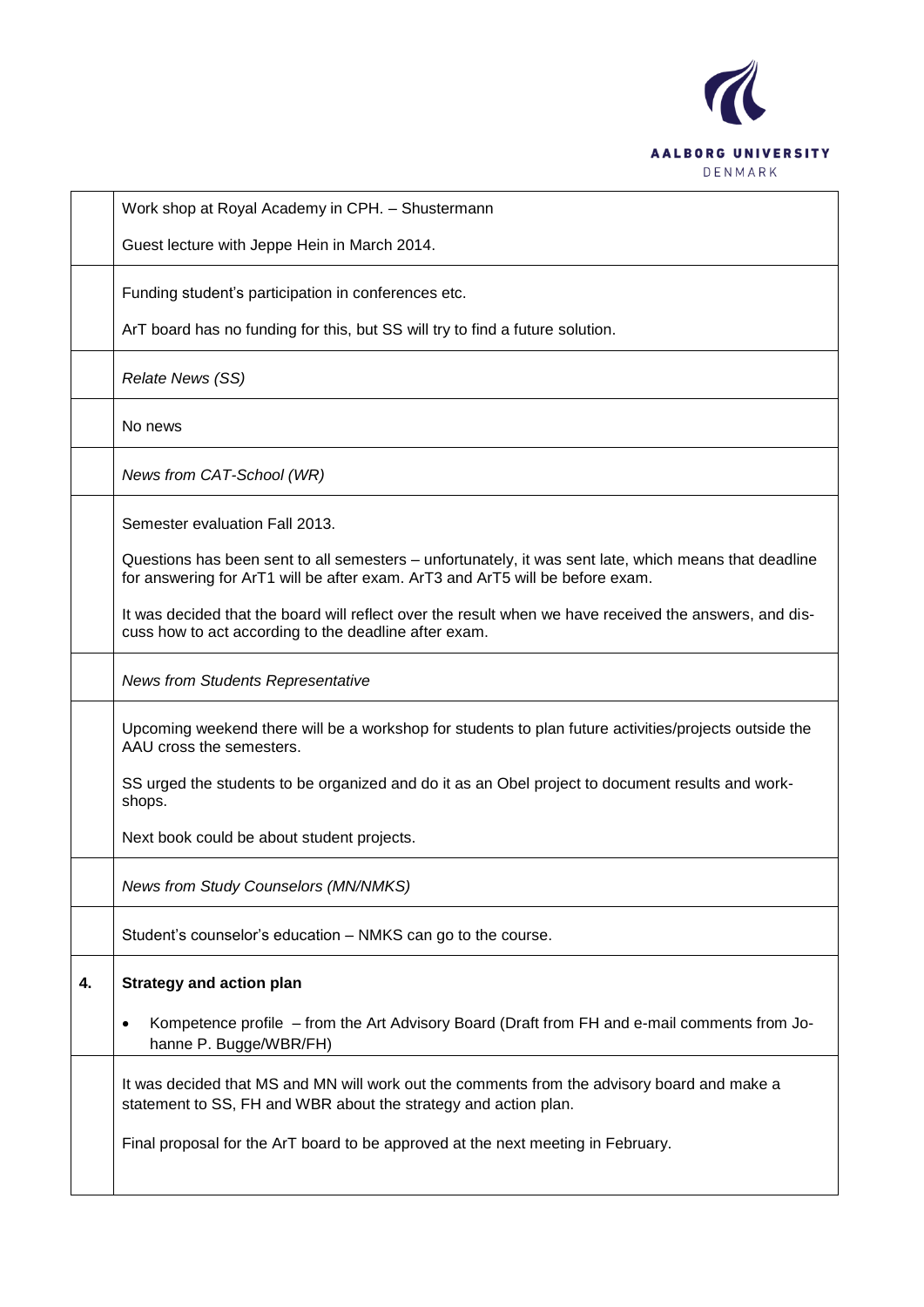

| 5.   | Subject for project (responsibility) (e-mail comment from MS)                                                                                                                                                                                                                                                                                                                                                                                                                                                                                                                                            |
|------|----------------------------------------------------------------------------------------------------------------------------------------------------------------------------------------------------------------------------------------------------------------------------------------------------------------------------------------------------------------------------------------------------------------------------------------------------------------------------------------------------------------------------------------------------------------------------------------------------------|
|      | The item was moved to Teacher day meeting.                                                                                                                                                                                                                                                                                                                                                                                                                                                                                                                                                               |
| 6.   | Semester guides spring 2014                                                                                                                                                                                                                                                                                                                                                                                                                                                                                                                                                                              |
|      | ArT2 - ArT4 - ArT6. (Draft from LMBJ, AM, CF)<br>$\bullet$                                                                                                                                                                                                                                                                                                                                                                                                                                                                                                                                               |
|      | ArT <sub>2</sub>                                                                                                                                                                                                                                                                                                                                                                                                                                                                                                                                                                                         |
|      | It was approved – still missing some descriptions, final approval when they are received.                                                                                                                                                                                                                                                                                                                                                                                                                                                                                                                |
|      | ArT4                                                                                                                                                                                                                                                                                                                                                                                                                                                                                                                                                                                                     |
|      | Dates for exam and re exam must be settled and put in semester guide.                                                                                                                                                                                                                                                                                                                                                                                                                                                                                                                                    |
|      | Use correct template - next year.                                                                                                                                                                                                                                                                                                                                                                                                                                                                                                                                                                        |
|      | It was approved - still missing some descriptions, final approval when they are received.                                                                                                                                                                                                                                                                                                                                                                                                                                                                                                                |
|      | ArT6                                                                                                                                                                                                                                                                                                                                                                                                                                                                                                                                                                                                     |
|      | There were comments to the semester guide, SS will discuss it with the coordinator.                                                                                                                                                                                                                                                                                                                                                                                                                                                                                                                      |
|      | Try to coordinate semester themes with the content of courses. Students experience a lack of<br>practice during the study. And we therefore need to offer practice based education in combina-<br>tion with theory. The two areas should be better aligned.<br>Lock down and finish the description/plan for Entrepreneurship.<br>Try to combine content of Elisabeth's course with that of programming. The students asked<br>why we are introducing a new programming course that late in the semester.<br>Make explicit the connection between the courses offered and the semester theme of Landart. |
|      | Exhibition day for ArT2, ArT4 and ArT6 - together.                                                                                                                                                                                                                                                                                                                                                                                                                                                                                                                                                       |
|      | Opening: May 14, at 17-21.                                                                                                                                                                                                                                                                                                                                                                                                                                                                                                                                                                               |
|      | Walk with teachers and students May 15 at 12 pm.                                                                                                                                                                                                                                                                                                                                                                                                                                                                                                                                                         |
|      | General discussion about the budget for each semester - it was decided that the budget is not for buy-<br>ing material for project use, but for bus trips, technical stuff, etc.                                                                                                                                                                                                                                                                                                                                                                                                                         |
| 6.a. | Study trip - Spring 2014 at ArT4.                                                                                                                                                                                                                                                                                                                                                                                                                                                                                                                                                                        |
|      | Many different places was discussed:                                                                                                                                                                                                                                                                                                                                                                                                                                                                                                                                                                     |
|      | Istanbul in 26.-30. june 2014 - Conference and exhibition.<br>ZKM Karlsruhe and Cologne.<br>٠<br>Køln, Bonn, Karlsruhe - visiting art galleries and art school.<br>۰.                                                                                                                                                                                                                                                                                                                                                                                                                                    |
|      | Important that the study trip are placed inside the semester (ArT4). MS and SS will decide considering<br>the budget and within the possibilities for cooperation with other ArT educations.                                                                                                                                                                                                                                                                                                                                                                                                             |